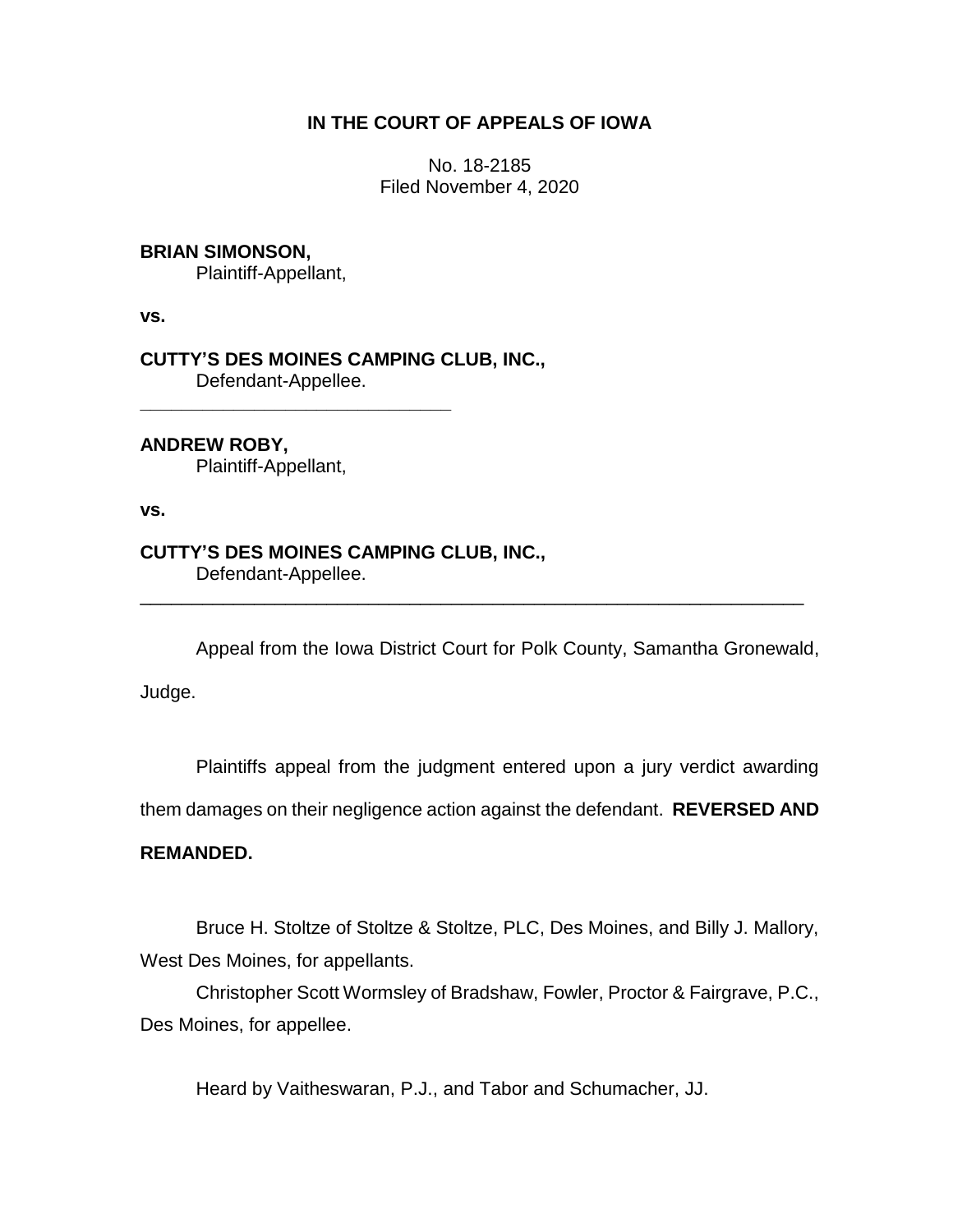#### **VAITHESWARAN, Presiding Judge.**

 $\overline{a}$ 

Brian Simonson and Andrew Roby were staying at Cutty's Des Moines Camping Club, Inc. (Cutty's) when they got into a fight with another patron, Justin Jones. Jones stabbed Simonson and Roby. He entered an *Alford* plea to willful injury.<sup>1</sup>

Simonson and Roby (plaintiffs) sued Cutty's and Jones for damages. They eventually moved to dismiss Jones without prejudice, a motion the district court granted.

The plaintiffs raised several claims against Cutty's, two of which they voluntarily dismissed. They proceeded to trial on their allegations that Cutty's (1) breached a special duty to them "as innkeeper or possessor of land"; (2) was negligent in several respects; (3) failed to warn them of similar crimes in the past and the absence of "adequate security measures and security personnel to protect guests"; and (4) owed them punitive damages. Cutty's raised the affirmative defense of comparative fault and filed a cross-claim against Jones for contribution and indemnity.

At the close of the plaintiffs' case, the district court granted a motion for directed verdict in favor of Cutty's on the special-duty, failure-to-warn, and punitivedamages claims, leaving only the general negligence claim for the jury. The district court submitted the affirmative defense of comparative fault and the claims from Cutty's for contribution and indemnity to the jury. The jury returned a verdict in favor

<sup>1</sup> An *Alford* plea is a variation of a guilty plea in which the defendant does not admit to participation in the acts constituting the crime but consents to the imposition of a sentence. *North Carolina v*. *Alford*, 400 U.S. 25, 37 (1970).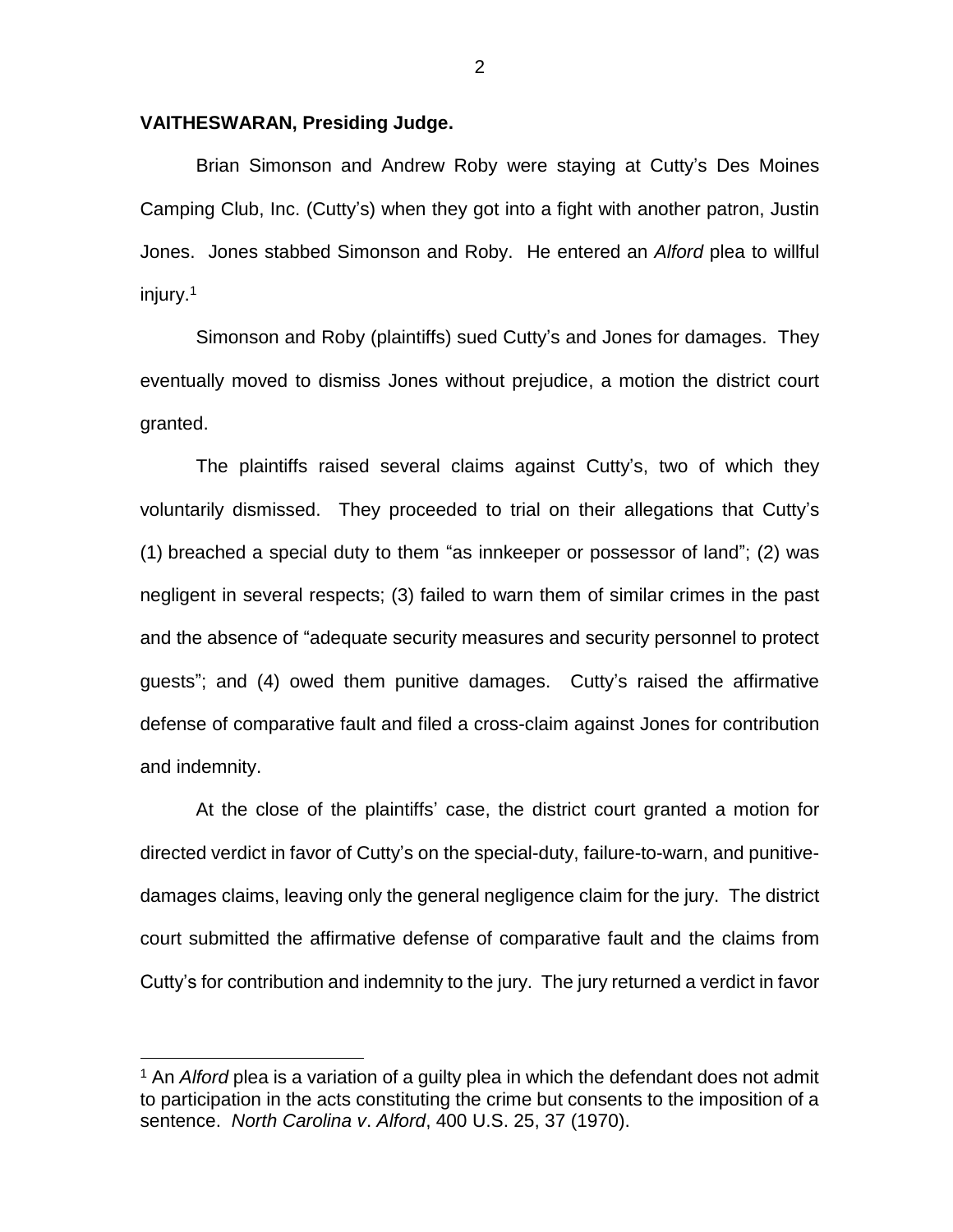of the plaintiffs but assigned Cutty's only twelve percent of the fault and Jones fifty percent with respect to Simonson and sixty-nine percent with respect to Roby. The plaintiffs moved for a new trial. The district court denied the motion following a hearing.

On appeal, the plaintiffs contend the district court erred or abused its discretion in (1) granting the motion for directed verdict in favor of Cutty's on their special-duty claims; (2) "failing to instruct the jury on duty, and/or grant a new trial, as to the cause of action for negligence"; (3) including an allocation of fault for Jones in the jury instructions and verdict form and allowing Jones' fault to be compared to their fault; (4) granting the motion for directed verdict in favor of Cutty's on their punitive-damages claim; and (5) failing to find the damage award "inadequate," lacking in "substantial justice," and "inconsistent with the verdict and evidence." We find the third issue dispositive.

The issue arose as follows. The district court's proposed instructions required the jury to determine whether Jones was at fault and to allocate a percentage of fault to him. At the instruction conference, the plaintiffs argued that allowing Jones "to be compared to" them was "error." They noted that Jones was "not a defendant as to the[ir] allegations . . . , having been . . . taken out," and Cutty's had limited its claim against Jones to one "for contribution and indemnity." They contended there was "no way a contribution claim c[ould] exist at this point in time because Cutty's ha[d] [not] paid it." They also asserted inclusion of Jones would "confuse[ ]" the jury because it would "wrongly appear[ ] to the jury that somehow they" were claiming he was at fault. In their view, "a plaintiff's conduct is not to be compared to an intentional tort of a defendant." The plaintiffs also objected to the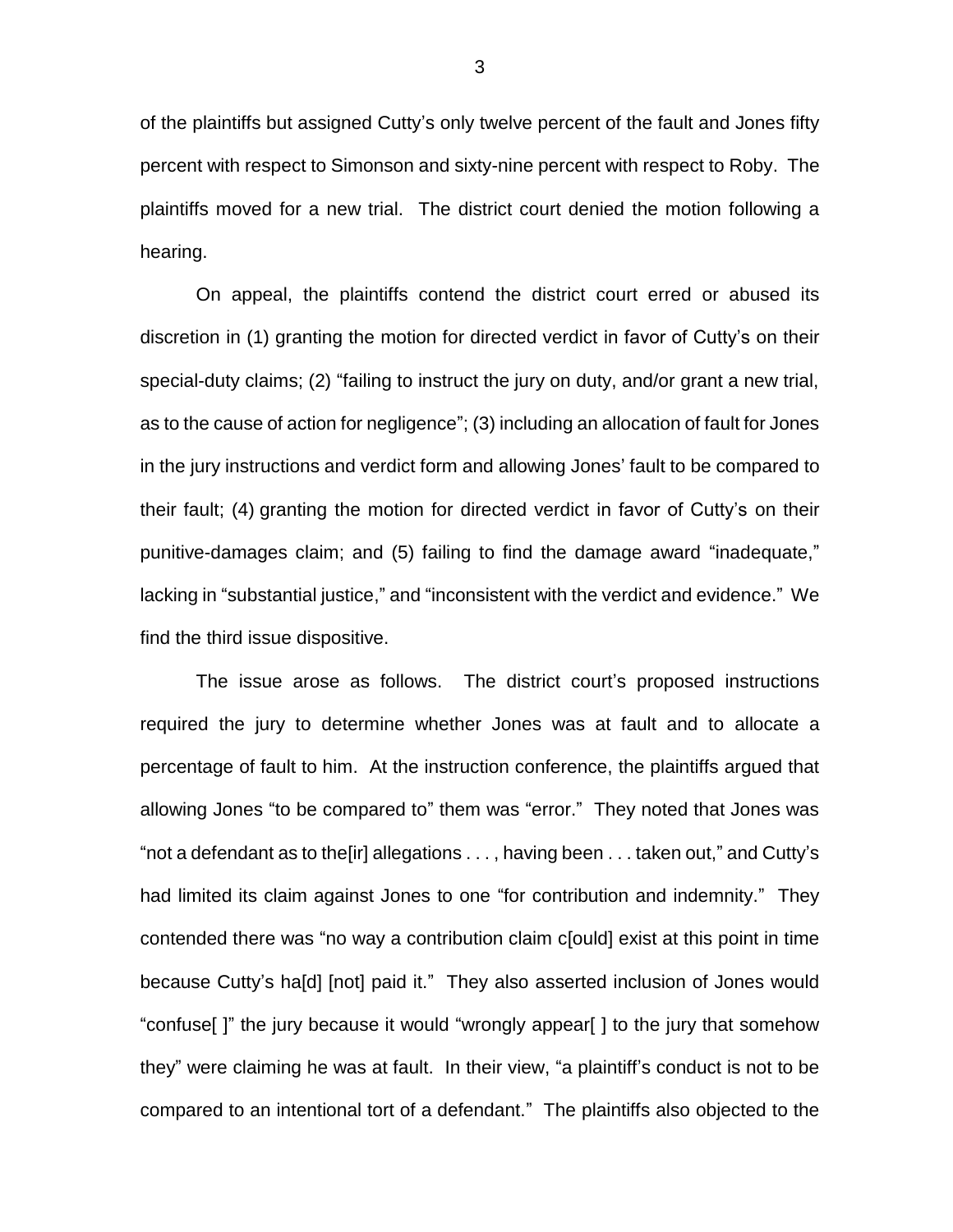verdict forms on the same grounds. The district court declined to amend the proposed instructions.

The jury was instructed that, according to Cutty's, "Jones was at fault because of his negligence" and Cutty's would have to prove the elements of negligence. The jury also was asked to answer the following questions about Jones: (1) "Was Justin D. Jones at fault?" and (2) "Was the fault of Justin D. Jones a proximate cause of any item of damage to Plaintiff[s]?" The jury answered "Yes" to both questions. As noted, the jury questions on calculation of the percentage of fault included Jones' fault. The jury answered the questions as follows:

Using 100%, what percentage of fault would you assess to Defendant, Cutty's Des Moines Camping Club, Inc., Justin D. Jones and Brian Simonson?

| Cutty's Des Moines Camping Club, Inc. |        |     |               |
|---------------------------------------|--------|-----|---------------|
| Justin D. Jones                       |        |     | $\frac{0}{2}$ |
| <b>Brian Simonson</b>                 |        |     |               |
|                                       | TOTAL: | 100 | $\frac{0}{6}$ |

Using 100%, what percentage of fault would you assess to Defendant, Cutty's Des Moines Camping Club, Inc., Justin D. Jones and Andrew Roby?

| Cutty's Des Moines Camping Club, Inc. |        |     | % |
|---------------------------------------|--------|-----|---|
| Justin D. Jones                       |        | 69  | % |
| Andrew Roby                           |        | 19  | % |
|                                       | TOTAL: | 100 | % |

In rejecting the plaintiffs' post-trial challenge to the instructions and verdict forms,

the district court relied on language in Iowa Code section 668.3 (2016), part of our

comparative fault statute.

Iowa Code section 668.3(2) states:

2. In the trial of a claim involving the fault of more than one party to the claim, including third-party defendants and persons who have been released pursuant to section 668.7, the court, unless otherwise agreed by all parties, shall instruct the jury to answer special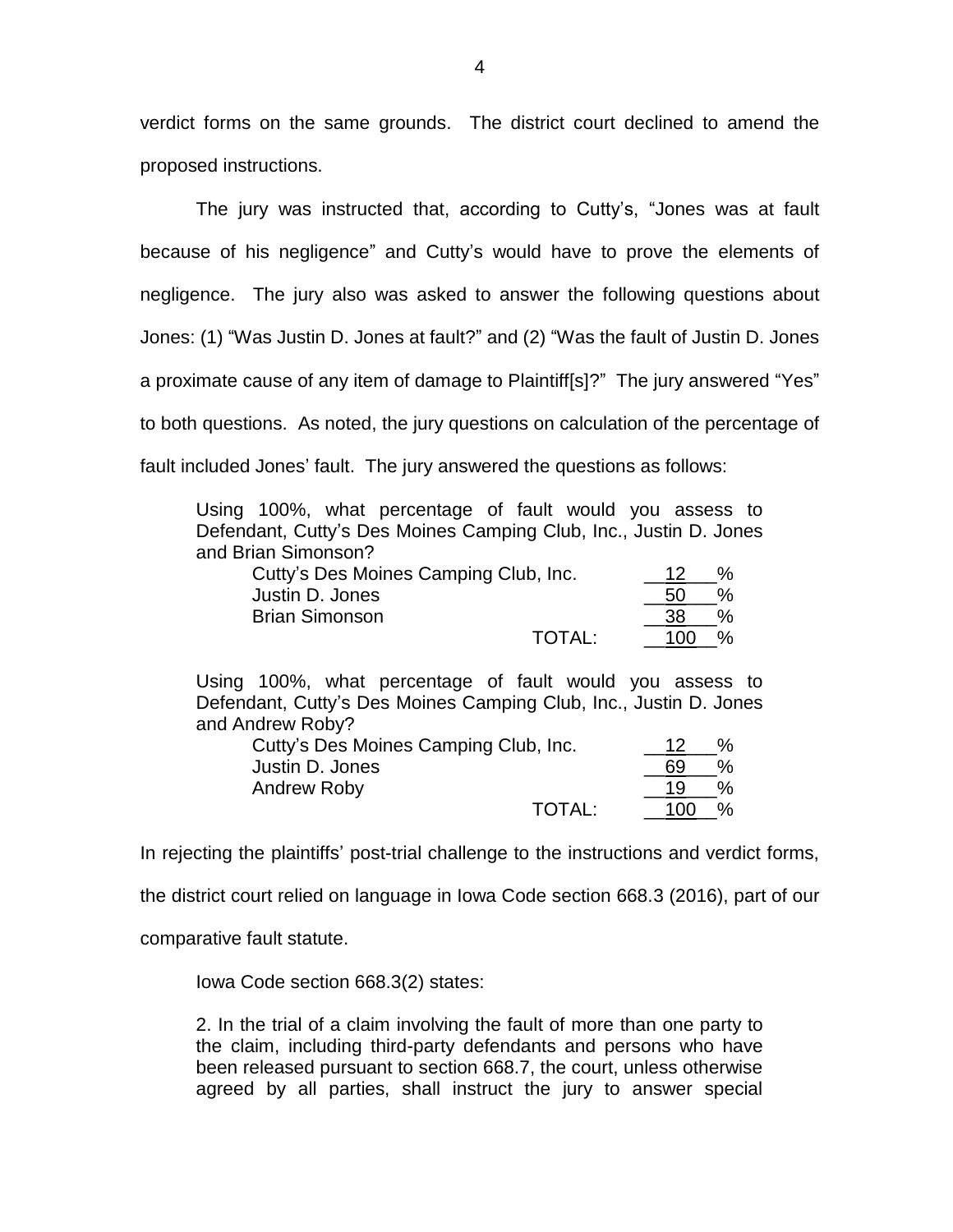interrogatories or, if there is no jury, shall make findings, indicating all of the following:

a. The amount of damages each claimant will be entitled to recover if contributory fault is disregarded.

b. The percentage of the total fault allocated to each claimant, defendant, third-party defendant, person who has been released from liability under section 668.7, and injured or deceased person whose injury or death provides a basis for a claim to recover damages for loss of consortium, services, companionship, or society. For this purpose the court may determine that two or more persons are to be treated as a single party.

The plaintiffs contend the provision "does not require the same interrogatory to be

submitted for the determination of fault." Because the "[o]nly claim" Cutty's made

against Jones was "for contribution and indemnity," they assert

the appropriate procedure is to allow for the fault of the plaintiffs to be compared to Cutty's, with Cutty's being held responsible for the fault of the attacking person. Then, as part of the indemnity or contribution claim, Cutty's would be allowed to attempt to obtain a verdict against Jones from any liability established against Cutty's.

Cutty's responds that "[i]nclusion of defendant Jones in the allocation of fault [was]

required under Iowa Code section 668.[3](2)." We believe other provisions of the

comparative fault statute bear on the analysis.

Section 668.3(5) states: "If the claim is tried to a jury, the court shall give instructions and permit evidence and argument with respect to the effects of the answers to be returned to the interrogatories submitted under this section." Iowa Code § 668.3(5). Section 668.4 states "the rule of joint and several liability shall not apply to defendants who are found to bear less than fifty percent of the total fault assigned to all parties." *Id*. § 668.4.

The supreme court considered these provisions in *Reese v*. *Werts Corp*., 379 N.W.2d 1, 2–6 (Iowa 1985). There, a defendant filed a cross-claim against certain defendants "seeking contribution and indemnity on various theories."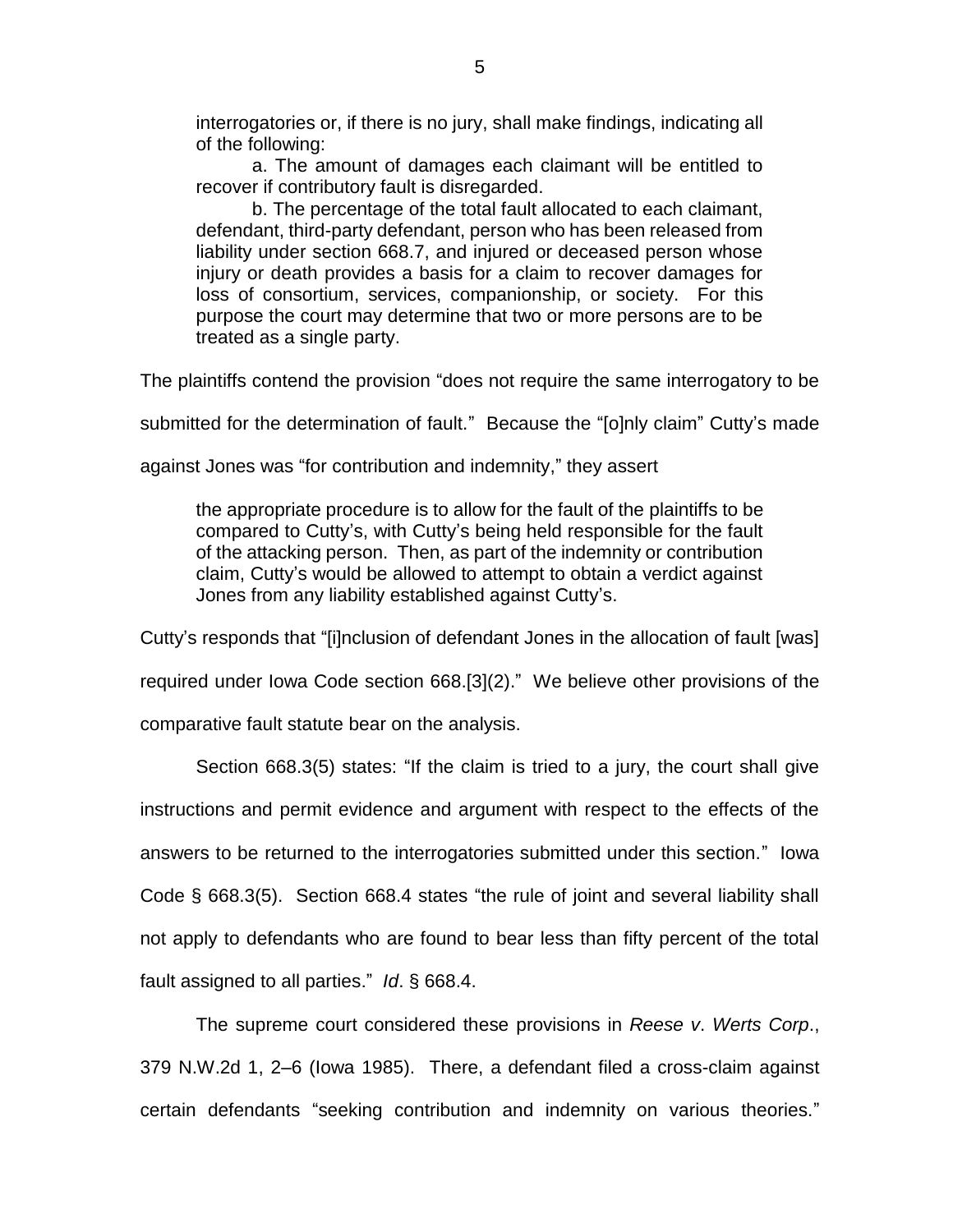*Reese*, 379 N.W.2d at 2. A jury "was asked to decide whether and to what extent each party was causally negligent." *Id*. The jury found the cross-claim defendants sixty percent at fault and the primary defendant fifteen percent at fault. *Id*. The plaintiff argued the court "misled the jury in its instructions on the effect on the special verdicts." *Id.* at 3. The supreme court agreed, finding the trial court's actual advice "misleading" because the instructions did "not take into account the effect of section 668.4." *Id*. at 3–4. The court stated section 668.3(5) required "the court to instruct the jury not only on the effect of the claimant's contributory fault but also on the effect of the fault of other parties" including the effect that "a defendant who bears less than fifty percent of the total fault is not jointly and severally liable." *Id*. In short, the district court "was required to instruct the jury of the effect of the answers to the special verdicts on plaintiff's recovery." *Id*. at 3. Because "the trial court erred . . . in failing to instruct the jury fully on the effect of its answers to the special verdict," the court reversed and remanded for a new trial. *Id*. at 4.

Here, the jury was instructed on the consequences of finding the plaintiffs at fault but not the consequences of finding Jones at fault and, specifically, the limitation on joint and several liability set forth in section  $668.4.^2$  The jury also

 $\overline{a}$ 

 $2$  The jury received the following instruction relative to the plaintiffs' fault: After you have compared the conduct of all parties, if you find the Plaintiff Brian Simonson was at fault and that his fault was more than 50% of the total fault, the Plaintiff Brian Simonson cannot recover damages.

However, if you find Mr. Simonson's fault was 50% or less of the total fault, then I will reduce the total damages by the percentage of Mr. Simonson's fault.

After you have compared the conduct of all parties, if you find the Plaintiff Andrew Roby was at fault and that his fault was more than 50% of the total fault, the Plaintiff Andrew Roby cannot recover damages.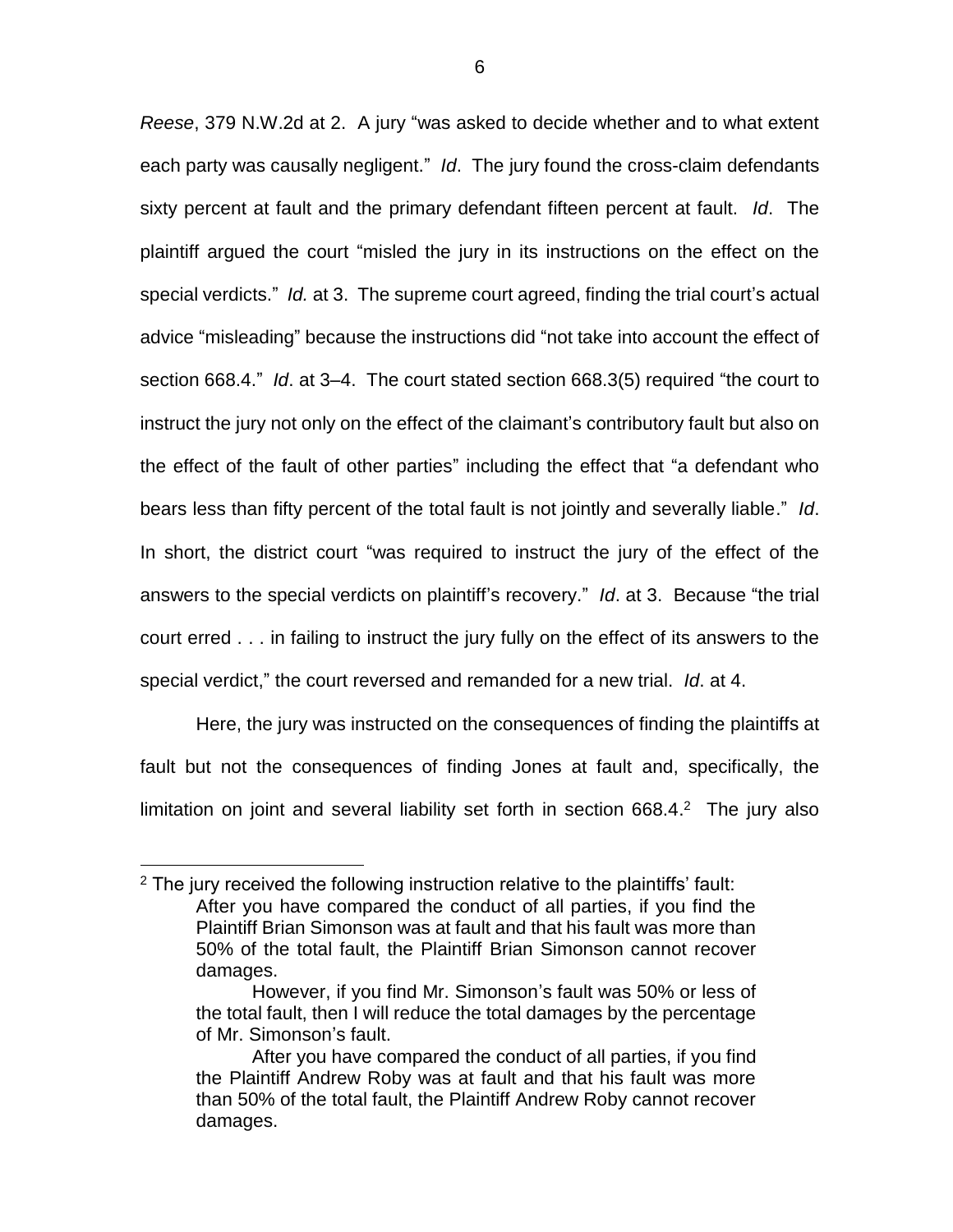received an instruction on determining Jones' fault but no explanation that his fault was limited to a determination of contribution and indemnity and no explanation on the effect of a fault finding on the Plaintiff's recovery.<sup>3</sup> We conclude the absence of these explanatory instructions amounted to legal error. *See Alcala v*. *Marriott Int'l*, *Inc*., 880 N.W.2d 699, 707 (Iowa 2016) (reviewing the district court's refusal "to give a requested jury instruction for correction of errors at law").

Our finding of error is premised on the section 668.3(5) obligation of the court to inform the jury of the effect of its answers on the verdict, including the effect of section 668.3(4). Nonetheless, we feel compelled to address the separate but related assertions of Cutty's that we should affirm the district court because (1) its

 $\overline{a}$ 

However, if you find Mr. Roby's fault was 50% or less of the total fault, then I will reduce the total damages by the percentage of Mr. Roby's fault.

<sup>&</sup>lt;sup>3</sup> The jury received the following instruction relative to Jones:

Cutty's claims Third-Party Defendant Justin D. Jones was at fault because of his negligence.

Cutty's must prove the following propositions.

<sup>1.</sup> That on or about July 18–19, 2015, Justin D. Jones was negligent in any one of the following ways:

a. By physically assaulting Plaintiffs Brian Simonson and Andrew Roby; or

b. By not acting as a reasonably person under the circumstances; or

c. Not taking reasonable steps to avoid a foreseeable physical altercation; or

d. By unreasonably escalating the physical altercation to include the use of lethal force; or

e. Instigating a confrontation that would reasonably lead to the foreseeable consequences of a physical altercation.

<sup>2.</sup> That Justin D. Jones' negligence was a proximate cause of Plaintiffs' damages.

If Cutty's has failed to prove both of these propositions, then Third-Party Defendant Justin D. Jones was not negligent.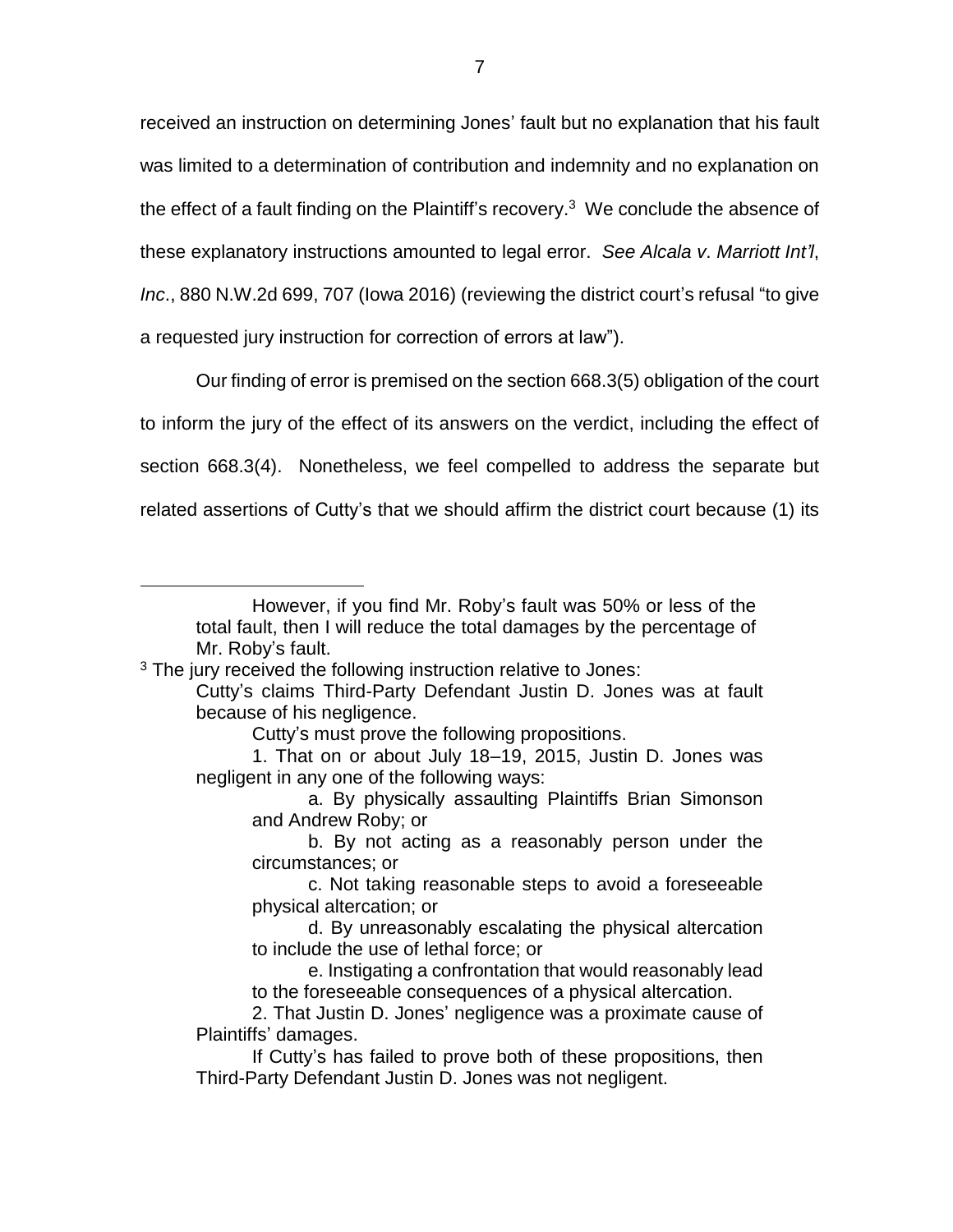contribution and indemnity claim against Jones "put [Jones'] fault towards Simonson and Roby at issue" and (2) "[Jones'] inability to plead comparative fault himself does not serve as a bar to Simonson and Roby's right to pursue a negligence claim against him and should not remove Jones from the comparative fault calculus."

Iowa Code section 668.2 includes "[a] third-party defendant" within the definition of "party." *See I*owa Code § 668.2(3). And section 668.3(2) refers to "third-party defendants" in requiring special interrogatories on fault. Cutty's hangs its hat on these provisions in arguing that the instructions were not erroneous. A series of supreme court opinions addresses these provisions in the contribution/indemnity context.

In *Reese*, the court stated:

When a right to indemnity arises, it does not affect the division of causal fault among those responsible for injuring the claimant. Thus when section 668.2 defines "party" to include third-party defendant, it means a third-party defendant whose fault toward the claimant is an issue either in the original action or the third-party action. When the third-party defendant is in the case only on an indemnity claim not involving comparative fault, the third-party's fault toward the plaintiff is not an issue.

379 N.W.2d at 6.

The supreme court reaffirmed that point in *Schwennen v*. *Abell*, 430 N.W.2d 98, 102 (Iowa 1988). There, the court addressed "the apportionment of fault among parties and released parties pursuant to section 668.3(2)(b)." *Schwennen*, 430 N.W.2d at 102. Quoting *Reese*, the court stated, "only parties 'whose fault toward the claimant is an issue' should be included in the total aggregate of causal fault." *Id*. (quoting *Reese*, 379 N.W.2d at 6). The court also stated the converse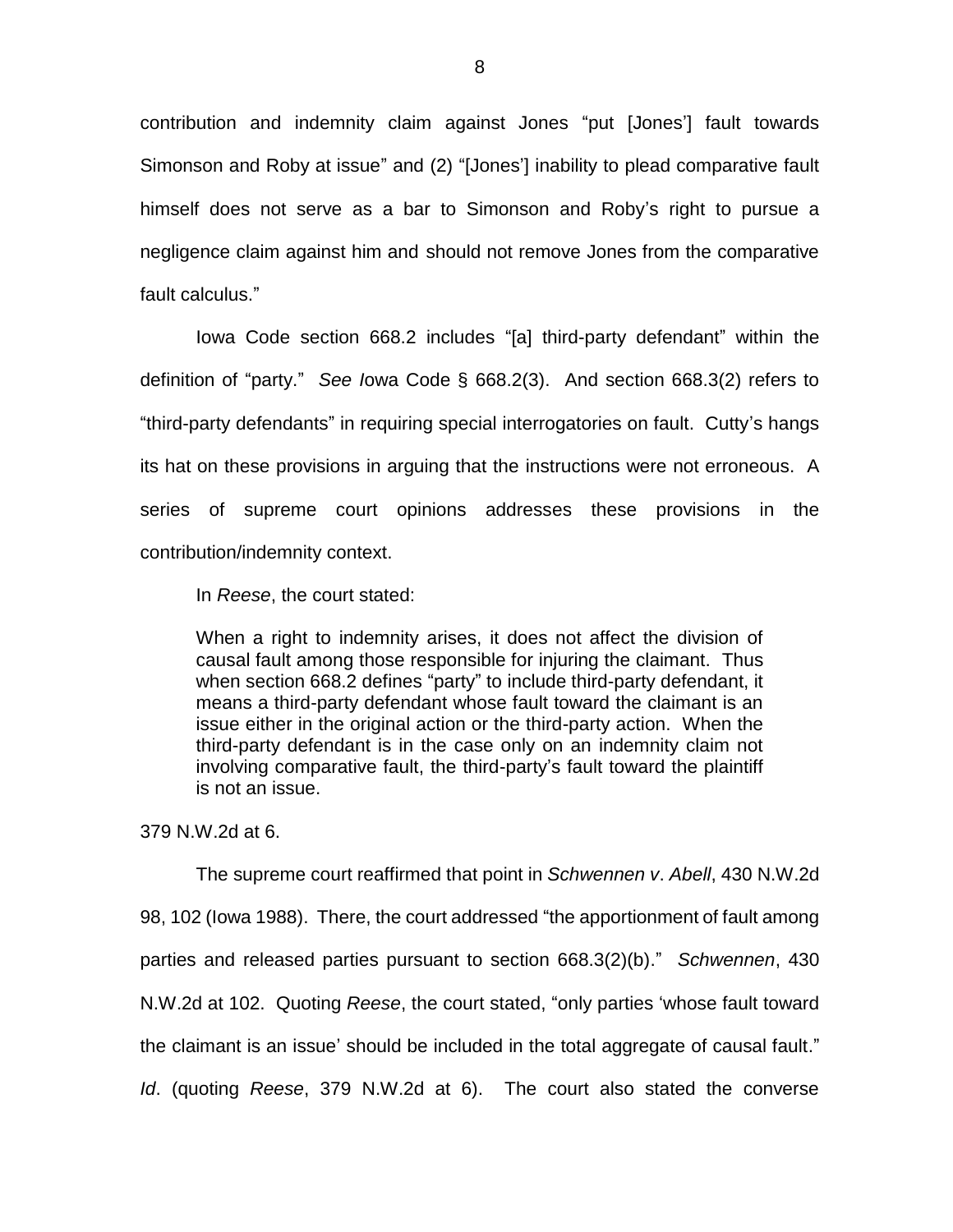proposition: "The fault of parties toward the claimant which has not been placed in issue cannot be considered." *Id*. And, the court stated, "fault of parties placed in issue in the pleadings which is ultimately determined to be legally insufficient to support the claim may not be considered in the aggregate fault apportionment." *Id*. The court elaborated, "With respect to a third-party defendant, [legal sufficiency] occurs when a defendant bases the third-party claim in whole or in part on some fault of the third-party defendant toward the claimant which would be legally sufficient to render that party liable upon the same indivisible claim for the same injury." *Id*. at 103. The court found a claim for contribution against a third-party defendant "lacking in legal efficacy." *Id*. The court concluded, "Because no legally sustainable theory of recovery [could] be predicated on [that defendant's] fault toward [the plaintiff], his fault should not have played a role in the apportionment of aggregate fault under section 668.3(2)(b)." *Id*. In the court's words, the consequence of including a defendant whose fault was not at issue in the total allocation of causal fact was "that the percentage of fault apportioned to [that defendant] . . . distorted the percentage of fault properly . . . ascribed to the [other] defendants." *Id*.

The court underscored that distortion effect in *Pepper v*. *Star Equipment*, *Ltd*., 484 N.W.2d 156, 157–58 (Iowa 1992). Considering the inclusion of a defendant who was in bankruptcy, the court stated: "[T]he presence of a third-party defendant in an action may siphon off a portion of aggregate fault from the defendant against whom the plaintiff is claiming. This can result in the plaintiff receiving a lesser recovery than if the third-party defendant were not in the case." *Pepper*, 484 N.W.2d at 158. The court continued,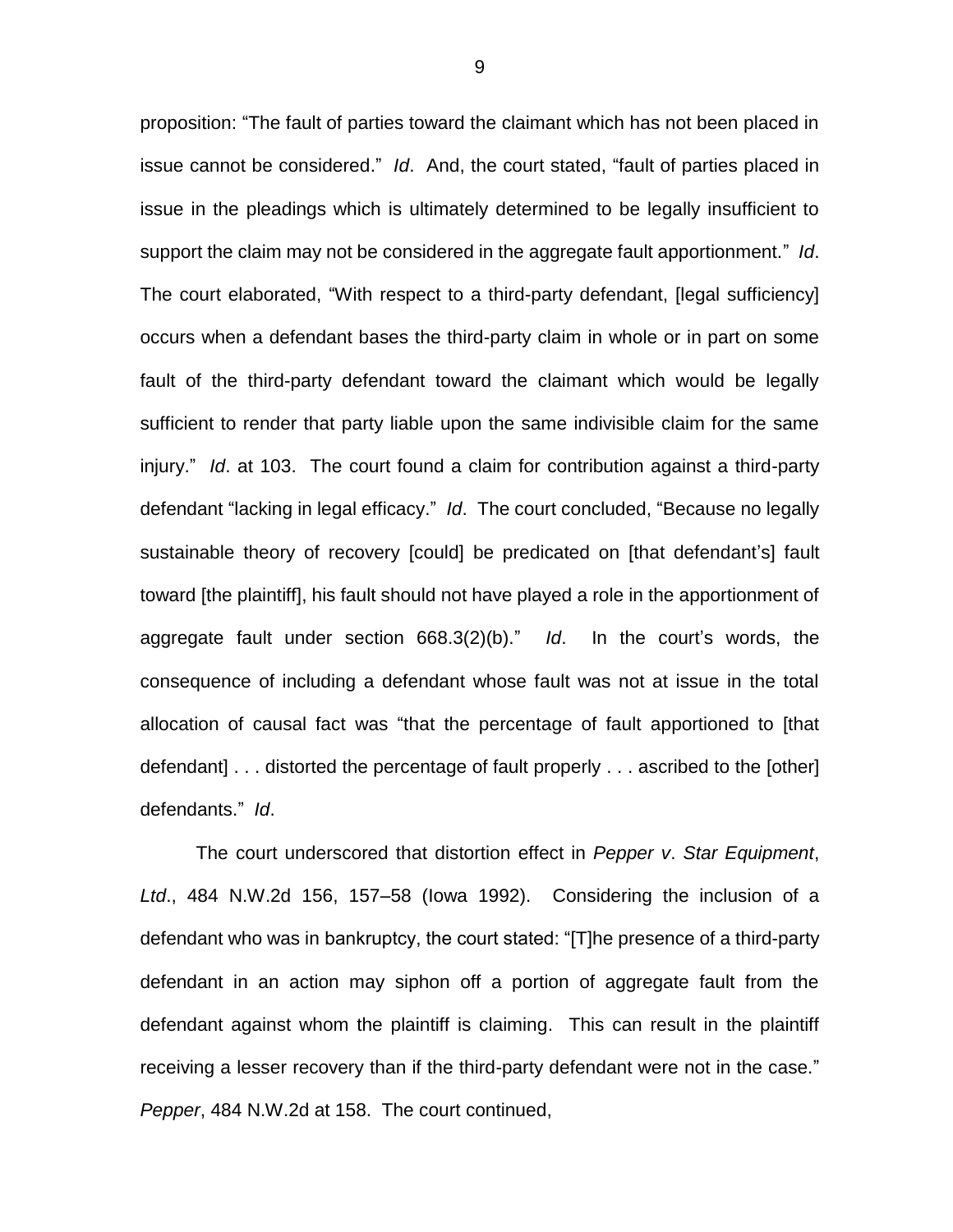A plaintiff's only real protection against this type of recovery diminution is to claim directly against the third-party defendant on the same cause of action alleged against the primary defendant. . . . If, however, as in the present case, the plaintiff has no possibility of obtaining an enforceable judgment against the third-party defendant, plaintiff has no protection against fault siphoning. In addition, this situation is aggravated by the fact that the defendant against whom plaintiff has claimed will normally attempt to shift blame for the occurrence to the bankrupt third-party defendant who has no interest in the result of the litigation and thus no motive to defend against the claims.

*Id*.

Two years later, the court again broached the subject in *Spaur v*. *Owens-Corning Fiberglas Corp*., 510 N.W.2d 854, 862–63 (Iowa 1994). The court acknowledged a third-party defendant against whom contribution was claimed fell within the statutory "definition of a 'party' for purposes of comparative fault calculation" but noted bankruptcy litigation precluded litigation against the thirdparty defendant. *Spaur*, 510 N.W.2d at 863. Citing *Pepper*, the court stated, "Because the presence of a third-party defendant who has a special defense to plaintiff's claim may 'siphon off' a portion of the aggregate fault, the plaintiff will recover less than if the third-party defendant is not in the case." *Id*. The court affirmed the exclusion of the third-party defendant from the verdict form. *Id*.; *see also Baker v*. *City of Ottumwa*, 560 N.W.2d 578, 584 (Iowa 1997) ("[W]here special defenses shield a codefendant from judgment, the fault at issue should be borne not by the plaintiff—but by the defendant against whom plaintiff has a viable claim."); *Lee v*. *Small*, 829 F. Supp. 2d 728, 753 (N.D. Iowa 2011) ("[I]t is not enough simply to bring a person or entity into the litigation as a 'third-party defendant' to attribute fault to that party or entity on the original claimant's claim; rather, the fault of that person or entity 'toward the claimant' must be put at issue.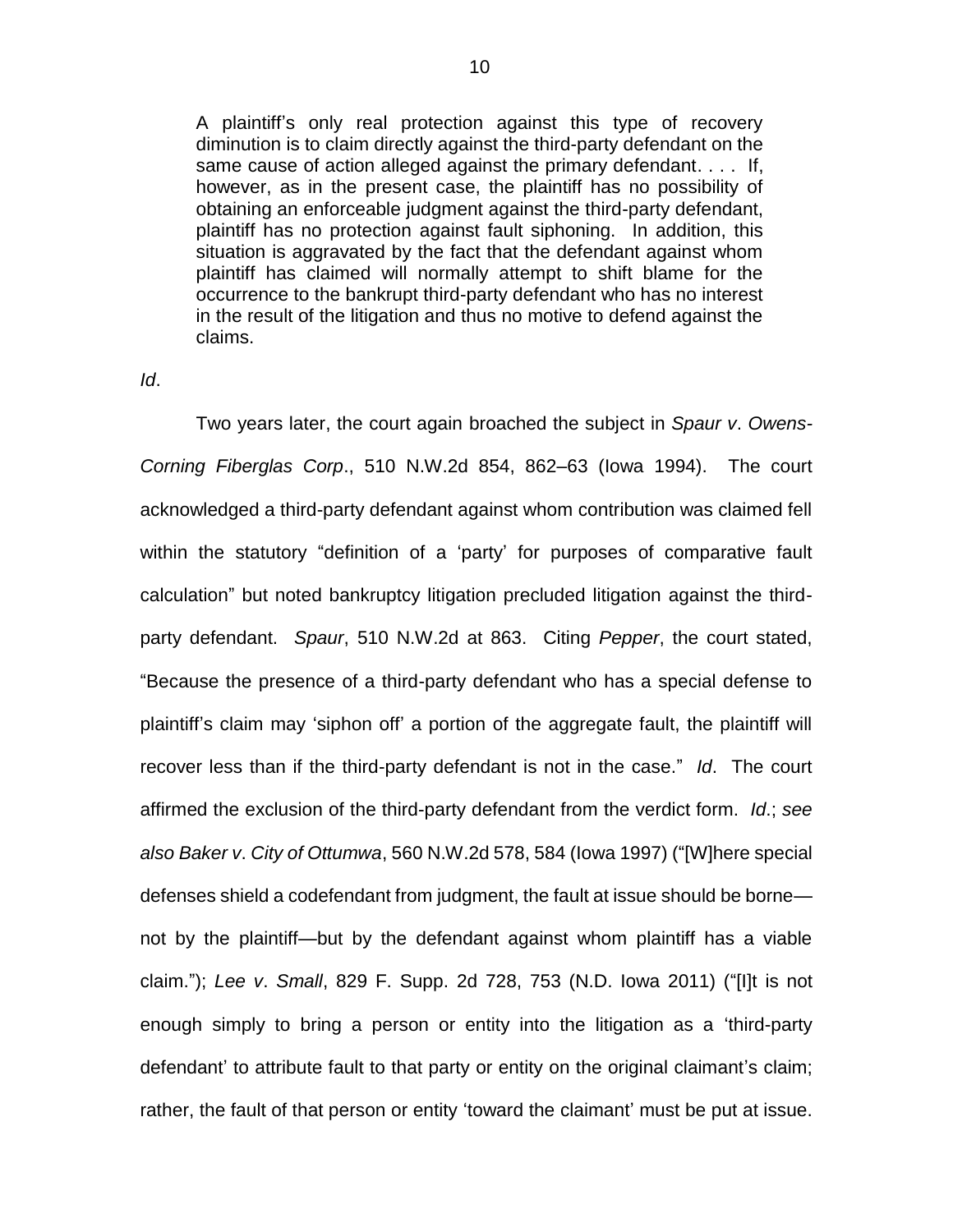Moreover, even where the pleader attempts to put the fault of the third party at issue, by claiming that the third party is at fault toward the original claimant, the claim against the third party must have 'legal efficacy.'" (citations omitted)); *cf*. *Kragel v*. *Wal-Mart Stores*, *Inc*., 537 N.W.2d 699, 706–07 (Iowa 1995) (concluding a defendant's contribution claims against third parties "put in issue their fault towards the [plaintiffs]" and their fault "should have been included in the total aggregate of causal fault toward the [plaintiffs]" but not faced with the question of a third-party's defense to the action).

Cutty's acknowledges Jones' "inability to plead comparative fault." This concession from Cutty's is required by precedent. *See Tratchel v*. *Essex Grp*., *Inc*., 452 N.W.2d 171, 180–81 (Iowa 1990) (stating the common law rule that "negligence is not a defense to fraud or to an intentional tort" was applicable after the enactment of chapter 668), *abrogated on other grounds by Comes v*. *Microsoft Corp*., 775 N.W.2d 302 (Iowa 2009); *see also* Iowa Code § 668.1(1) (defining "fault" as "one or more acts or omissions that are in any measure negligent or reckless toward the person or property of the actor or others, or that subject a person to strict tort liability," including "breach of warranty, unreasonable assumption of risk not constituting an enforceable express consent, misuse of a product for which the defendant otherwise would be liable, and unreasonable failure to avoid an injury or to mitigate damages"); *cf*. *Mulhern v*. *Catholic Health Initiatives*, 799 N.W.2d 104, 114 (Iowa 2011) (holding a plaintiff's suicide could be found "negligent" within the meaning of section 668.1(1)); *but see Marchionda v*. *Embassy Suites Franchise*, *LLC*, No. 4:15-CV-00479-JEG, 2017 WL 11179923, at \*7–8 (S.D. Iowa Aug. 23, 2017) (stating "*Mulhern* did not disturb the rule that intentional conduct generally

11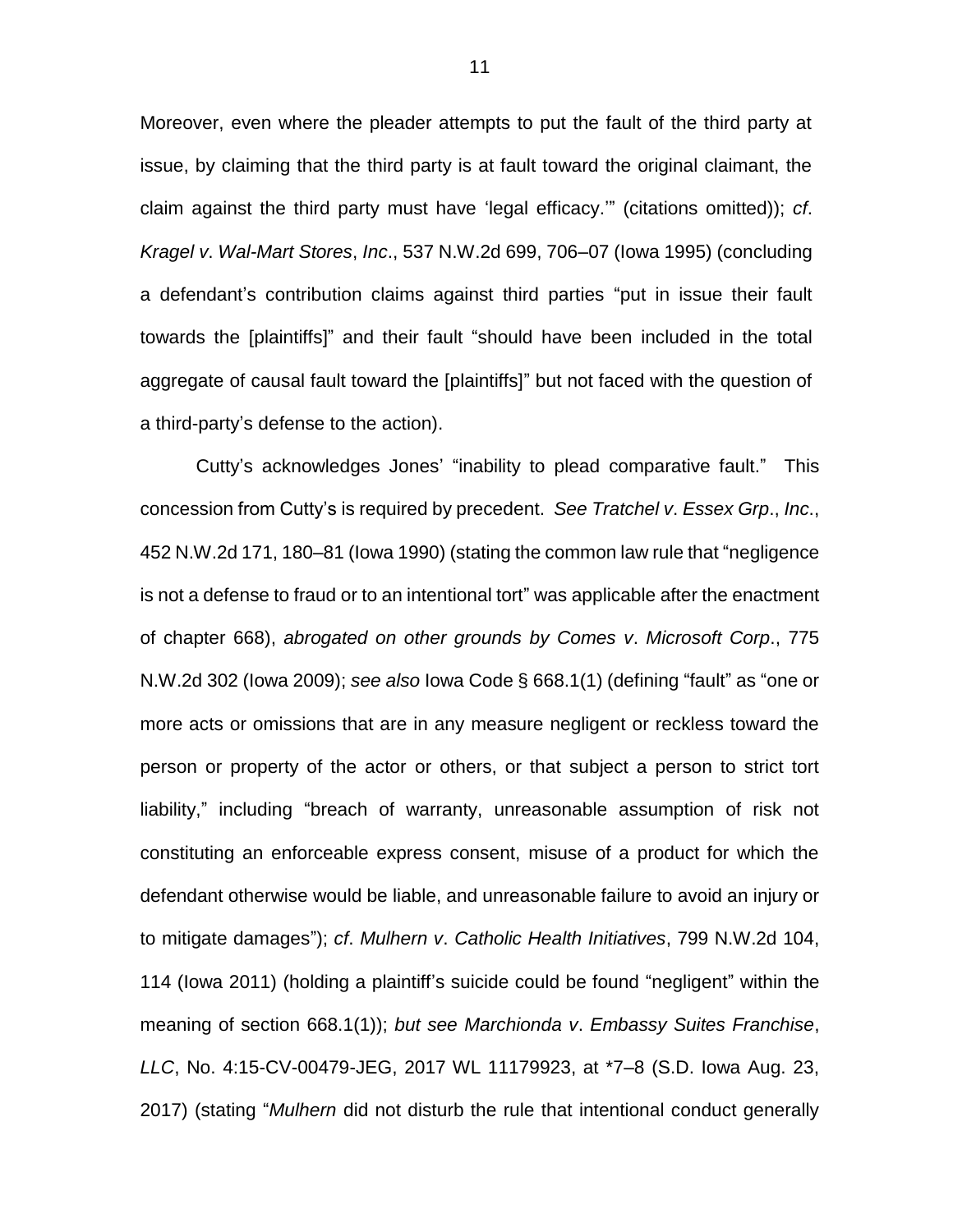does not constitute 'fault,'" and concluding defendants who filed a third-party complaint seeking contribution against a tortfeasor who pled guilty to crimes against the plaintiff did not offer "an explanation as to how, given the content of the remainder of the pleadings, [the torfeasor's] conduct could ever ultimately be determined to be anything other than intentional (and thus not subject to contribution")).<sup>4</sup>

 $\overline{a}$ <sup>4</sup> The court in *Marchionda* observed:

The Restatement (Third) of Torts acknowledges that the majority rule appears to be to refuse to allow a negligent tortfeasor to seek contribution from an intentional tortfeasor in this scenario. Restatement (Third) of Torts: Apportionment of Liability § 14 cmt. b (Am. Law Inst. 2000); accord *Kan*. *State Bank & Tr*. *Co*. *v*. *Specialized Transp*. *Servs*. *Inc*., 819 P.2d 587, 606 (Kan. 1991) ("Negligent tortfeasors should not be allowed to reduce their fault by the intentional fault of another that they had a duty to prevent."); *Veazey v*. *Elmwood Plantation Assocs*., *Ltd*., 650 So. 2d 712, 719 (La. 1994) (holding that under Louisiana's comparative fault statute, intentional torts may be compared against negligent torts in general, but "that negligent tortfeasors should not be allowed to reduce their fault by the intentional fault of another that they had a duty to prevent"); *Brandon ex rel*. *Estate of Brandon v*. *Cty*. *of Richardson*, 624 N.W.2d 604, 620 (Neb. 2001) ("[I]t would be irrational to allow a party who negligently fails to discharge a duty to protect to reduce its liability because there is an intervening intentional tort when the intervening intentional tort is exactly what the negligent party had a duty to protect against."); *Turner v*. *Jordan*, 957 S.W.2d 815, 823 (Tenn. 1997) ("[T]he conduct of a negligent defendant should not be compared with the intentional conduct of another in determining comparative fault where the intentional conduct is the foreseeable risk created by the negligent tortfeasor."). The rationale for this rule is that several liability between the negligent and intentional tortfeasor would often result in a high share of liability assigned to the intentional tortfeasor, who is often insolvent, even though the negligent tortfeasor by definition should have prevented the intentional tortfeasor from causing injury. Dan P. Dobbs, Paul T. Hayden & Ellen M. Bublick, The Law of Torts § 498 (2d ed. 2011). This results in under-compensation for the injured plaintiff and under-deterrence for negligent parties who unreasonably fail to protect innocent parties. *Id*. The Restatement (Third) advocates joint and several liability for the negligent tortfeasor rather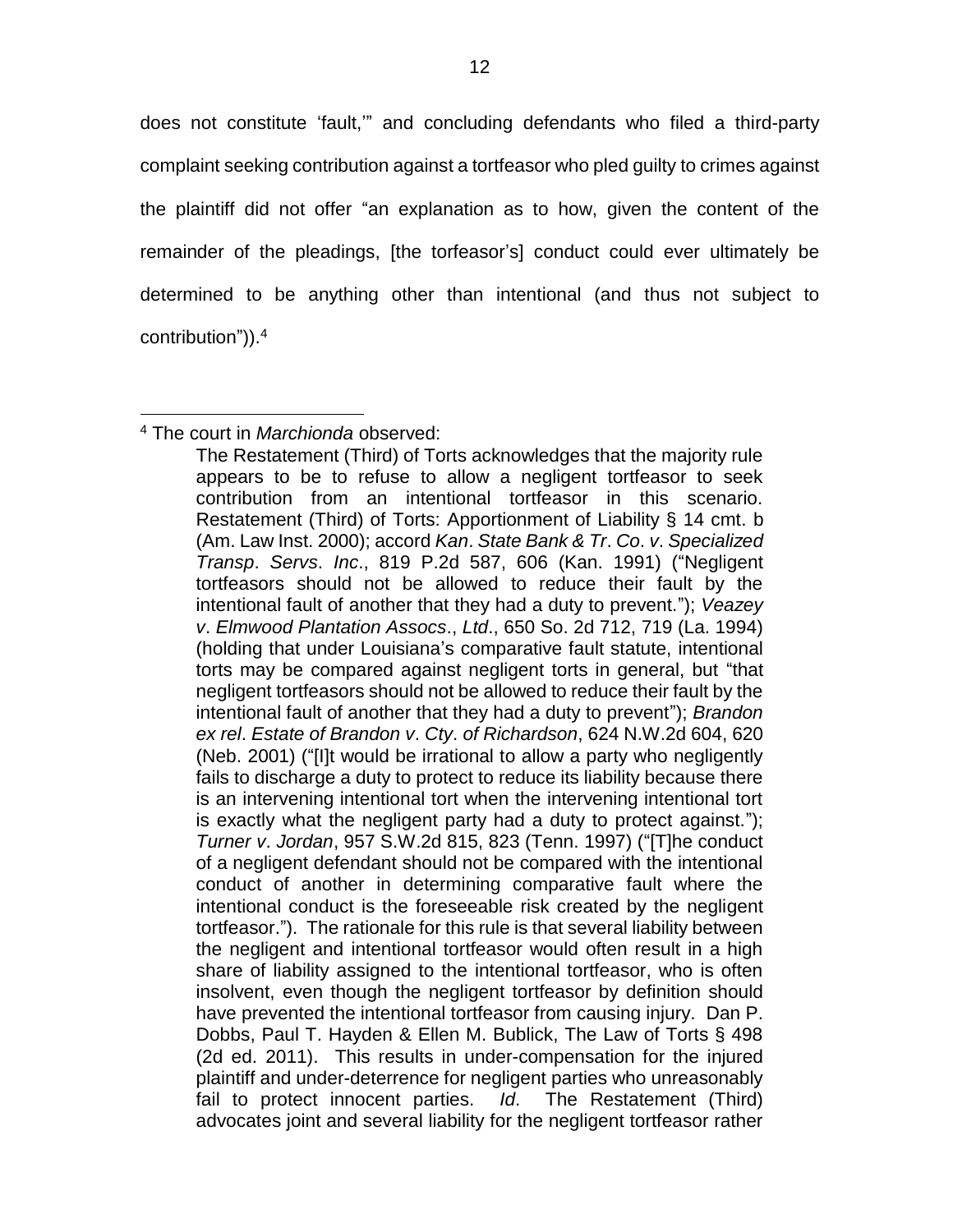As noted, Jones entered an *Alford* plea to willful injury, a crime that he agreed criminalized "an act which is not justified and which is intended to cause serious injury to another." Because he was named solely as a contribution/indemnity defendant and he lacked a viable defense under the comparative fault statute, his causal fault was not "an issue" under *Reese*, *Schwennen*, *Pepper*, *and Spaur*. But, to reiterate, we need not rest our decision on this point because, as discussed, Jones could not be included in the instructions without explanatory instructions on the reason for his inclusion and the effect of his fault allocation on the plaintiff's recovery. As the plaintiff's urge, those explanatory instructions could come in the form of a separate verdict form for purposes of contribution. *See Schwennen*, 430 N.W.2d at 103 ("If, in actions involving multiple claimants, the fault of one claimant is not a legally viable issue in determining the rights of another claimant, separate verdict forms must be utilized to obtain a proper apportionment of causal fault as to each claimant."); *Nationwide Agribusiness Ins*. *Co*. *v*. *PGI Int'l*, No. 18-1315, 2019 WL 6894253, at \*7 (Iowa Ct. App. Dec. 18, 2019) (concluding section 668.5 authorized the inclusion of "other alleged tortfeasors" for contribution purposes). We are left with the argument from Cutty's that the instructional/verdict form errors were not prejudicial. Cutty's asserts, "Even if Jones were removed from the verdict form, this does not alter the jury's determination of relative fault between [the plaintiffs] and Cutty's," because "the jury verdict without Jones, if considered on a 100% fault basis, would place more than 50% fault on

 $\overline{a}$ 

than no contribution at all. Restatement (Third) of Torts: Apportionment of Liability § 14. 2017 WL 11179923, at \*6 n.9.